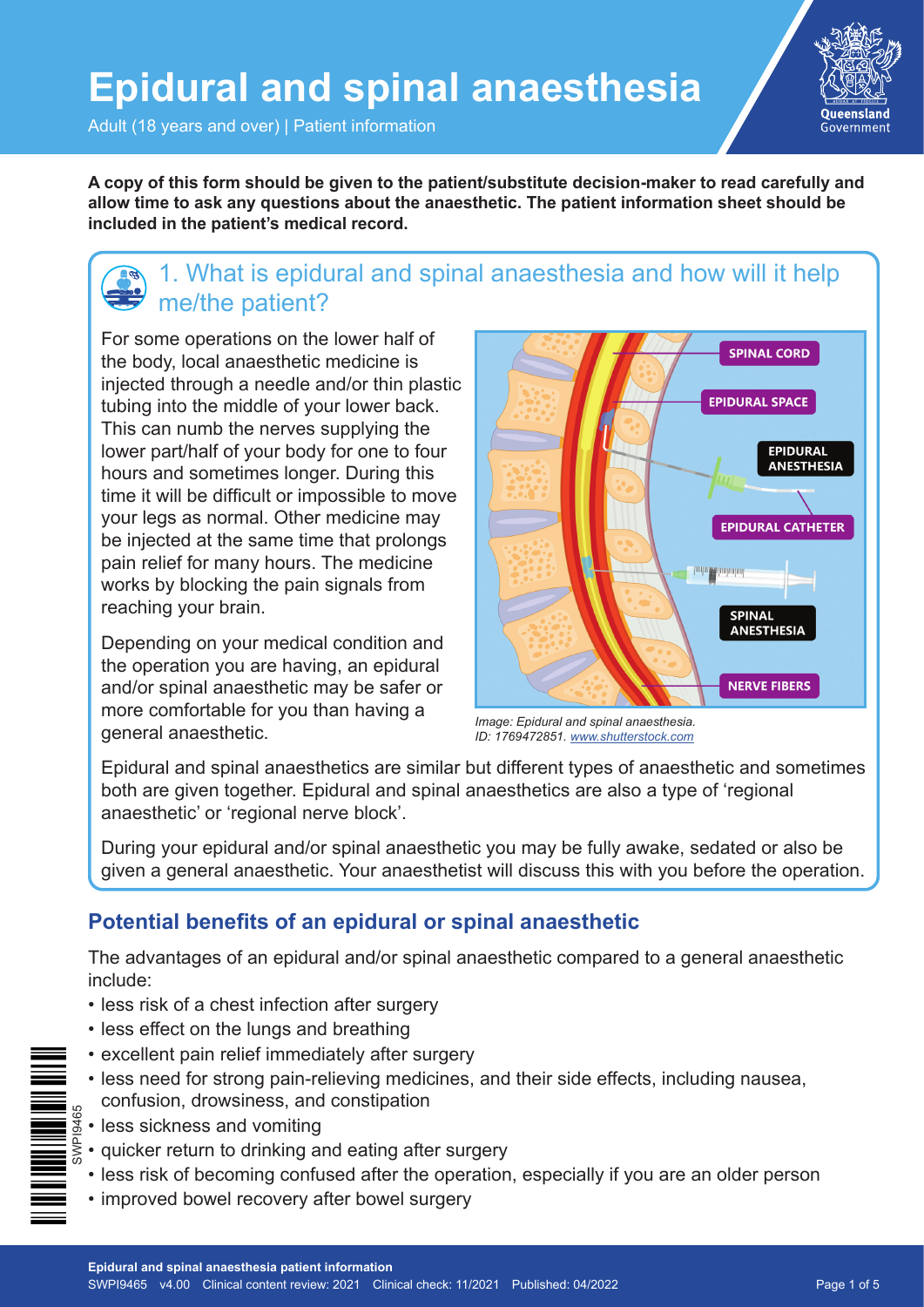- improved blood flow after vascular surgery
- if you are having a caesarean section birth, you will be able to see your baby as soon as they are born, the baby will only get incredibly small amounts of any medications given and your partner can be with you.

## **Preparing for the anaesthetic**

You are at less risk of problems from an anaesthetic if you do the following:

- Increase your fitness before your anaesthetic to improve your blood circulation and lung health. Ask your GP about exercising safely.
- Lose weight, this will reduce many of the risks of having an anaesthetic. Ask your GP about losing weight safely.
- Stop smoking as early as possible before your surgery to give your lungs and heart a chance to improve. Smoking cuts down the oxygen in your blood and increases breathing problems during and after an operation. Phone 13 QUIT (13 78 48).
- Drink less alcohol, as alcohol may alter the effect of the anaesthetic medicines.
- Do not drink any alcohol 24 hours before surgery.
- Stop taking recreational drugs (this includes recreational smoking such as marijuana) before your surgery as these may affect the anaesthetic.
- If you take anticoagulant or antiplatelet (blood thinning) medicines:
	- ask your surgeon and/or anaesthetist if you should stop taking your anticoagulant or antiplatelet (blood thinning) medicines before surgery as it may affect your blood clotting
	- do NOT stop blood thinning medicines without medical advice
	- if you are asked to stop taking blood thinning medicine before your procedure, ask your doctor/clinician when you can restart the blood thinning medicine.

#### **On the day of your procedure:**

• **Nothing to eat or drink** ('nil by mouth'): you will be told when to have your last meal and drink. Do NOT eat (including lollies), drink, or chew gum after this time otherwise your operation may be delayed or cancelled. This is to make sure your stomach is empty so that if you vomit, there will be nothing to go into your lungs.

- **If you are a smoker or drink alcohol:** do not smoke or drink alcohol.
- **If you are taking medicines:** most medicines should be continued before an operation and taken the usual time even on the day of surgery with a sip of water. There are some important exceptions:
	- your doctor/clinician will provide specific instructions about your medicines
	- take to the hospital all your prescribed medicines, those medicines you buy over the counter, herbal remedies and supplements to show your anaesthetist what you are taking.
- **If you feel unwell:** telephone the ward/ hospital for advice.
- Tell your doctor/clinician and the anaesthetist if you have:
	- health problems (e.g. diabetes, high blood pressure, infectious diseases, serious illnesses), including if regular treatment or a stay in hospital is needed
	- a drug addiction
	- had previous problems and/or known family problems with anaesthesia
	- false teeth, caps, loose teeth or other dental problems
	- been taking prescribed and/or over the counter medicines, herbal remedies and supplements; this may include and are not limited to blood thinning medicines, the contraceptive pill, antidepressants and/or diabetic medicines (e.g. insulin)
	- allergies/intolerances of any type and side effects.

### **During the procedure**

Before the procedure commences, a 'drip' (also known as a cannula, intravenous fluids or IV) is always put into one of your veins, usually in your hand or lower arm.

You will normally have the epidural or spinal injection into your back either sitting, or lying on your side, on the trolley or operating table. The anaesthetist and the team will explain what they want you to do. Just like an operation, the injections are done in a very clean (sterile) way.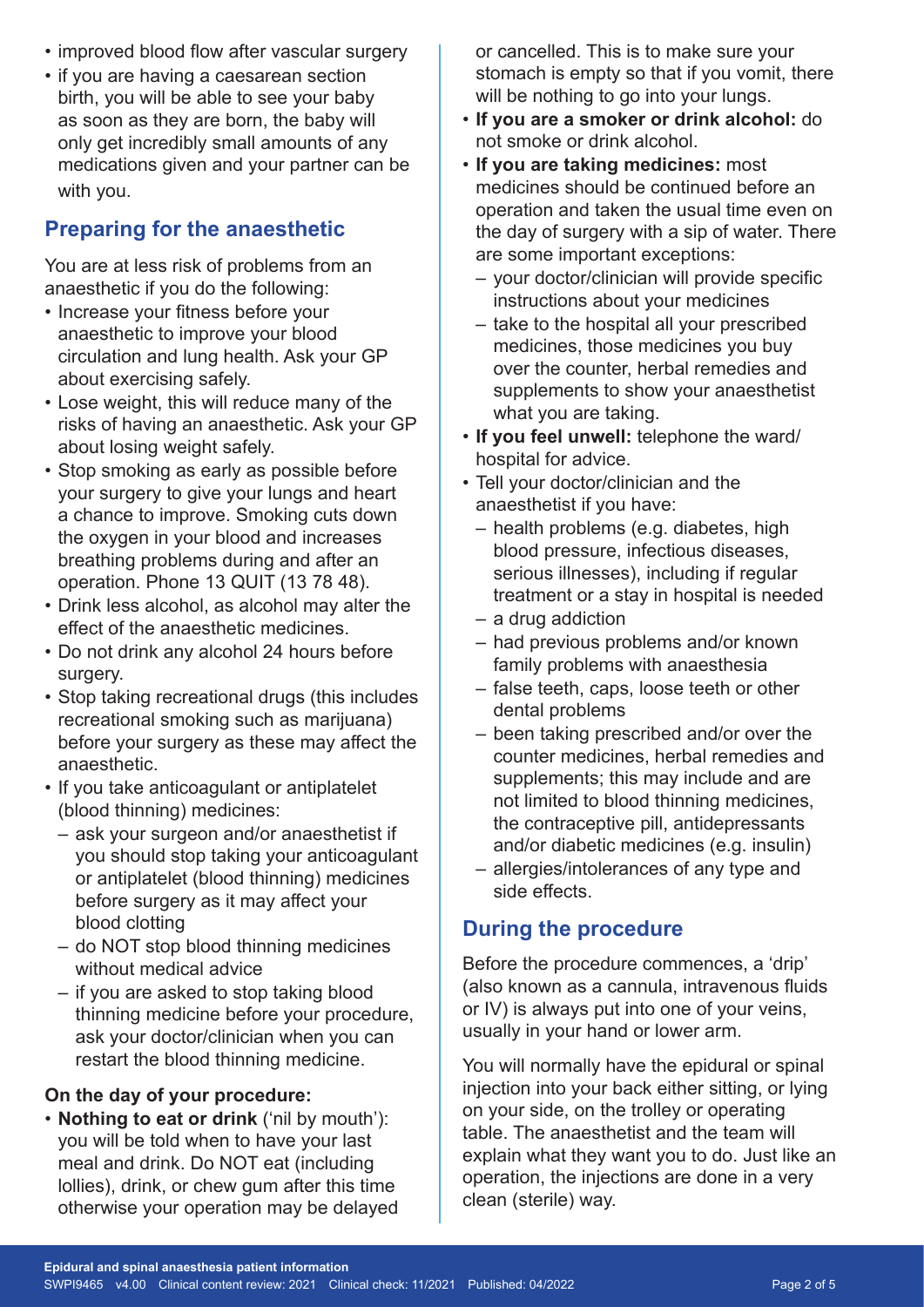Local anaesthetic is given into the skin to reduce the pain of the epidural or spinal needle.

When the anaesthetist is inserting the spinal or epidural needle, they will ask you to stay as still as possible and to tell them if you feel any discomfort, tingling or shock sensations. It can take more than one attempt to get the needle in the right place. If you find this difficult, tell your anaesthetist as there are things they can do to help, including switching to a different kind of anaesthetic.

With an **epidural** anaesthetic, a very thin plastic tube is inserted through an epidural needle into your back (outside the spinal space that holds the spinal cord). The needle is removed after the tubing is in place. The fine plastic tubing is taped onto your back and medicines can be given through this tube for a number of days if needed. You may have a constant slow infusion or you may have a button to push to give yourself a dose of the pain relief. This is called Patient Controlled Epidural Analgesia (PCEA).

With a **spinal** anaesthetic a single injection of anaesthetic medicines, is given into the spinal space by a very fine needle where the medication mixes with the spinal fluid. It also blocks the movement signals which mean that you will be unable to move your legs while it is working. This type of anaesthesia is quick to work (usually within 5–10 minutes). In some circumstances a catheter, like with an epidural, can be used.

You may notice a warm tingling sensation as the epidural or spinal anaesthetic starts to take effect. The anaesthetist will not let the operation begin until they are satisfied that the area is numb.

While you will be pain free during an operation, you may feel movement and pressure sensations around the area of the operation.

# 2. What are the risks?

There are risks and complications with anaesthesia. There may also be risks specific to each person's individual condition and circumstances. Please discuss these

with the doctor/clinician and ensure they are written on the consent form before you sign it. Risks include but are not limited to the following:

#### **Common risks and complications**

- nausea, vomiting, itching and shivering inform the staff as these can be treated
- low blood pressure:
	- this can make you feel faint, dizzy or sick
- problems in passing urine you may require a catheter to be placed in your bladder
- pain during the injection:
	- immediately tell your anaesthetist if you feel pain in places other than where the needle is
	- the pain might be in your legs or bottom and might be due to the needle touching a nerve
	- the needle may need to be repositioned
- headache and/or backache
- pain, bruising and/or bleeding at the injection site
- bleeding/bruising is more common if you have been taking blood thinning drugs, such as warfarin, aspirin, clopidogrel (Plavix, Iscover, Coplavix), prasugrel (Effient), dipyridamole (Persantin or Asasantin), ticagrelor (Brilinta), apixaban (Eliquis), dabigatran (Pradaxa), rivaroxaban (Xarelto) or complementary/alternative medicines, such as fish oil and turmeric
- prolonged numbness or tingling.
- leaking of stomach content into the lungs (aspiration).

#### **Uncommon risks and complications**

- severe headache:
	- can occur after a spinal injection
	- it will get worse on sitting or standing and improves if you lie down
	- you will need to see an anaesthetist
	- if you are still in hospital, your nurses and/or the surgical team will contact your anaesthetist for an assessment
	- if you have left hospital, seek help from your GP or by attending the emergency department
- temporary nerve damage:
	- temporary loss of sensation, pins and needles and sometimes muscle weakness in the lower body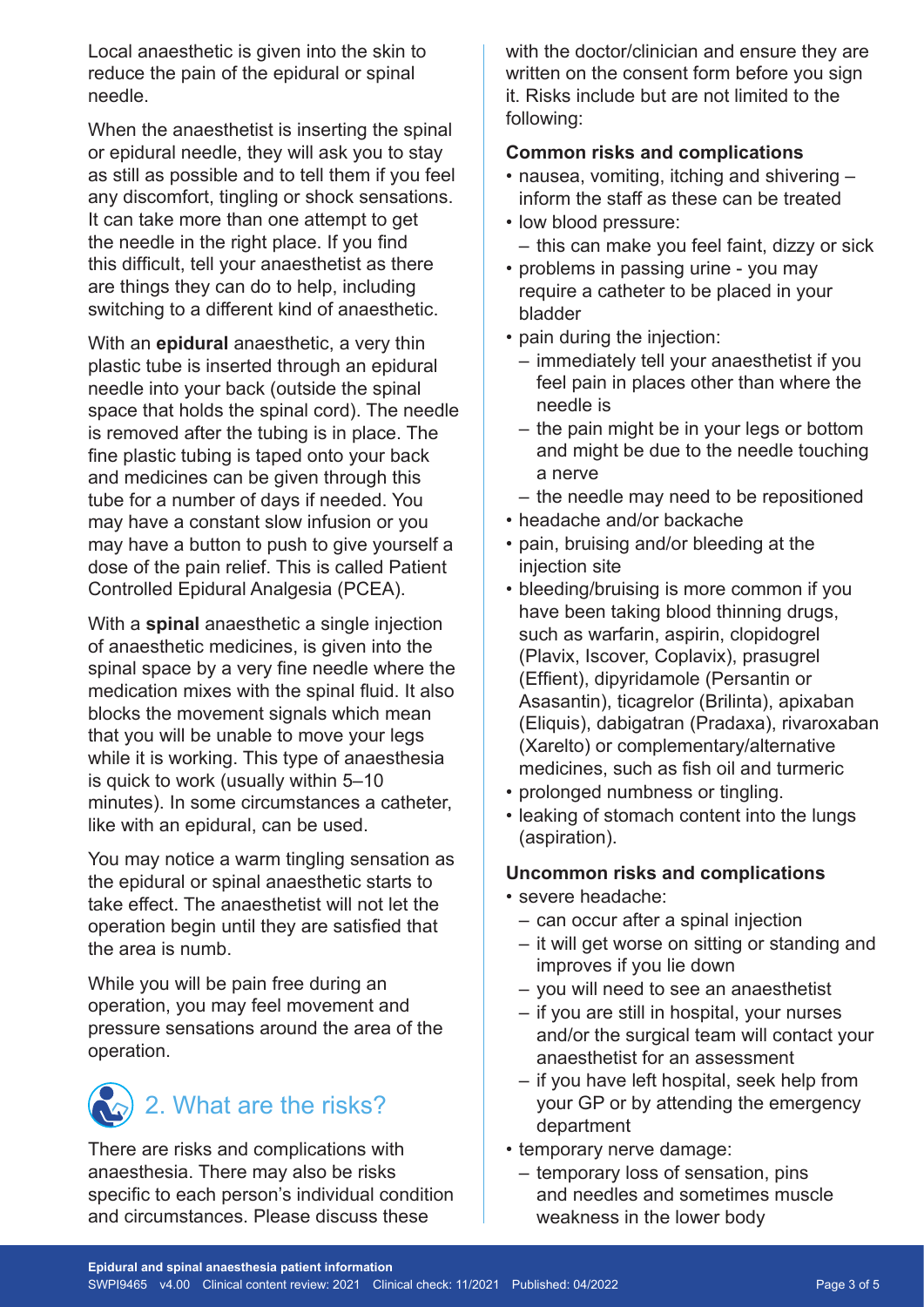- may last for a few days, weeks or months
- overdose of medicines
- the anaesthetic does not fully work: this may require further anaesthetic and/or a different method of anaesthesia to be used
- allergic reaction to the medication, requiring further treatment
- existing medical problems getting worse.

#### **Rare risks and complications**

- permanent nerve damage with possible paralysis
- severe breathing difficulty: the block may go higher than planned and affect breathing by paralysing the breathing muscles
- infection around injection site and epidural catheter which may cause meningitis and/ or epidural abscess, requiring antibiotics and further treatment
- deafness (usually short-term)
- blurred or double vision
- blood clot with spinal cord damage
- serious allergic reaction or shock to the medication, requiring further treatment
- equipment failure (e.g. breakage of needles or catheters possibly requiring surgery to remove them)
- seizures may occur, requiring further medication and treatment
- heart attack or stroke could occur due to the strain on the heart
- death as a result of this anaesthesia is rare.

## **What are the risks of not having epidural and spinal anaesthesia?**

Not having an anaesthetic may result in you not being able to have the procedure.

There may be health consequences if you choose not to have the proposed anaesthesia. Please discuss these with the doctor/clinician.



Making the decision to have an anaesthetic requires the patient/substitute decisionmaker to understand the options available. Please discuss any alternative treatment options with your doctor/clinician.

## 4. What should I expect after the anaesthetic?

The numbness/weakness may take several hours to wear off or continue for longer if you have an epidural infusion. It is very important that during this time you do not attempt to walk unless approved by your doctor/ clinician. You will be unsteady on your feet. Ask for help from the nurse to help you walk. Do not attempt to walk by yourself.

As sensation returns, you may experience some tingling in the skin. At this point, you may become aware of some pain from the operation site. Ask for more pain relief before the pain becomes too obvious.

Within the first 2 weeks after an epidural, if you have any numbness, weakness, headache or severe back pain contact the anaesthetist/your GP/emergency department.

# 5. Who will be performing the anaesthetic?

A doctor/clinician other than the consultant/ specialist may assist with/conduct the clinically appropriate anaesthetic. This could be a doctor/clinician undergoing further training, all trainees are supervised according to relevant professional guidelines.

If you have any concerns about which doctor/ clinician will be performing the anaesthetic, please discuss with the doctor/clinician.

Your anaesthetist is a doctor with specialist training who will:

- assess your health and then discuss with you the type of anaesthetic suitable for your surgery or procedure
- discuss the risks of suitable anaesthetic options
- agree to a plan with you for your anaesthetic and pain control
- be responsible for giving your anaesthetic and caring for you during your surgery and straight after your surgery or procedure
- manage blood transfusions if required.